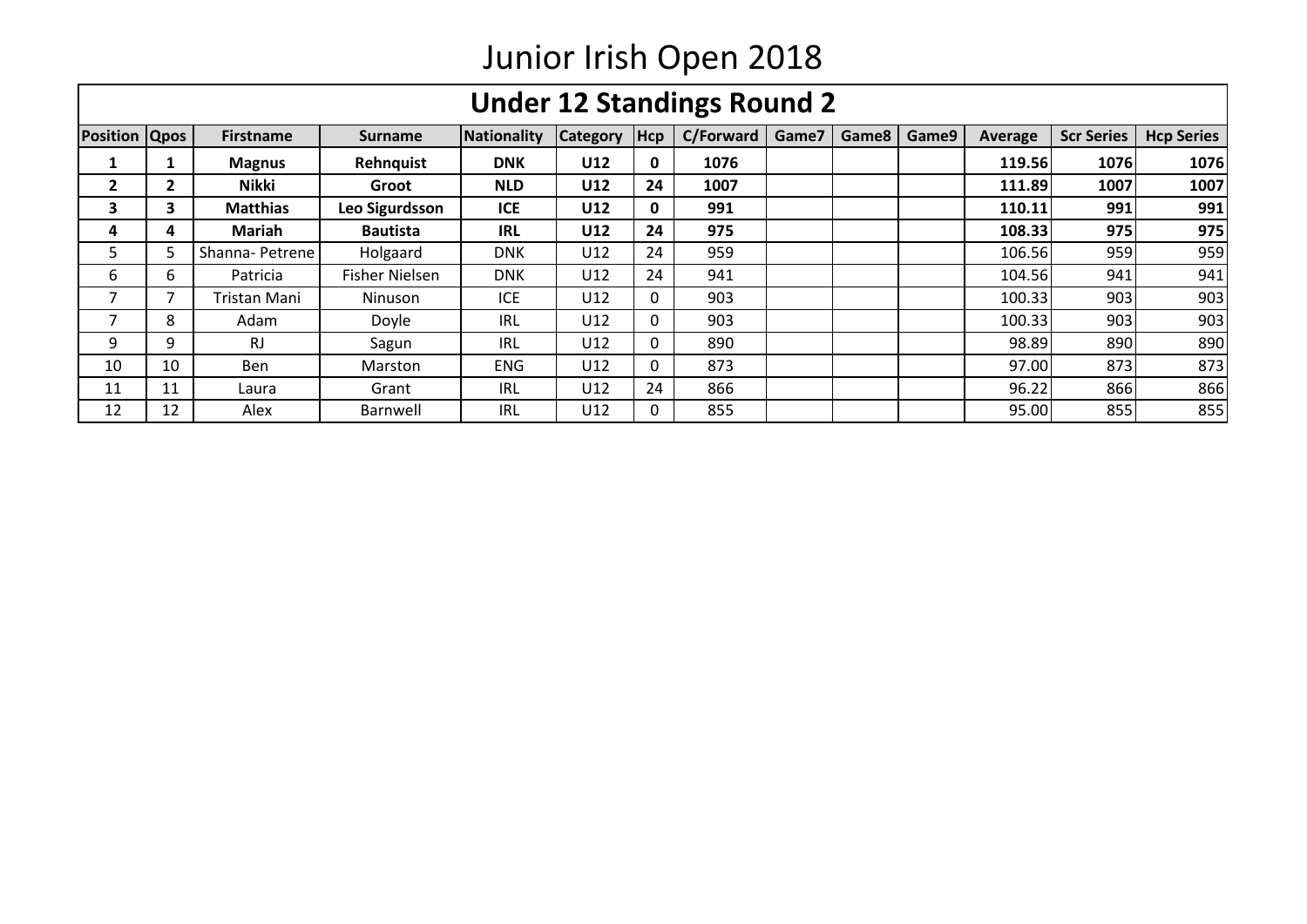|                      | <b>Under 16 Boys Standings Round 2</b> |                  |                         |                    |                 |            |           |       |       |       |                |                   |                   |
|----------------------|----------------------------------------|------------------|-------------------------|--------------------|-----------------|------------|-----------|-------|-------|-------|----------------|-------------------|-------------------|
| <b>Position Qpos</b> |                                        | <b>Firstname</b> | <b>Surname</b>          | <b>Nationality</b> | <b>Category</b> | <b>Hcp</b> | C/Forward | Game7 | Game8 | Game9 | <b>Average</b> | <b>Scr Series</b> | <b>Hcp Series</b> |
|                      |                                        | Lukas            | <b>Landin Andersson</b> | <b>SWE</b>         | <b>U16B</b>     | 0          | 1255      |       |       |       | 139.44         | 1255              | 1255              |
| 2                    | $\mathbf{2}$                           | Euan             | Coote                   | <b>SCO</b>         | <b>U16B</b>     | 0          | 1237      |       |       |       | 137.44         | 1237              | 1237              |
| 3                    | 3                                      | Emil             | <b>Hostbo</b>           | <b>DNK</b>         | <b>U16B</b>     | 0          | 1233      |       |       |       | 137.00         | 1233              | 1233              |
| 4                    | 4                                      | <b>Erik</b>      | Grundahl                | <b>DNK</b>         | <b>U16B</b>     | 0          | 1192      |       |       |       | 132.44         | 1192              | 1192              |
| 4                    | 5.                                     | Joel             | Lindgren                | <b>SWE</b>         | U16B            | 0          | 1192      |       |       |       | 132.44         | 1192              | 1192              |
| 6                    | 6                                      | Sean             | <b>Staines</b>          | <b>IRL</b>         | U16B            | 0          | 1159      |       |       |       | 128.78         | 1159              | 1159              |
| 7                    | 7                                      | Conor            | Fetherston              | IRL                | <b>U16B</b>     | 0          | 1152      |       |       |       | 128.00         | 1152              | 1152              |
| 8                    | 8                                      | Milan            | Scheffer                | <b>NLD</b>         | <b>U16B</b>     | 0          | 1133      |       |       |       | 125.89         | 1133              | 1133              |
| 9                    | 9                                      | Taylor           | <b>Williams</b>         | IRL                | U16B            | 0          | 1108      |       |       |       | 123.11         | 1108              | 1108              |
| 10                   | 10                                     | Jakob            | Christian - Hansen      | <b>DNK</b>         | <b>U16B</b>     | 0          | 1070      |       |       |       | 118.89         | 1070              | 1070              |
| 11                   | 11                                     | Jasper           | Sterke                  | <b>NLD</b>         | U16B            | 0          | 1064      |       |       |       | 118.22         | 1064              | 1064              |
| 12                   | 12                                     | Jeremy           | van Vliet               | <b>NLD</b>         | U16B            | 0          | 1033      |       |       |       | 114.78         | 1033              | 1033              |
| 13                   | 13                                     | Hinrik Oli       | Gunnearsson             | <b>ICE</b>         | U16B            | 0          | 1008      |       |       |       | 112.00         | 1008              | 1008              |
| 14                   | 14                                     | Jamie            | Johnston                | SCO                | U16B            | 0          | 991       |       |       |       | 110.11         | 991               | 991               |
| 15                   | 15                                     | Marc             | <b>Shields</b>          | SCO                | U16B            | 0          | 982       |       |       |       | 109.11         | 982               | 982               |
| 16                   | 16                                     | Viktor           | Dahlstrom               | <b>SWE</b>         | U16B            | 0          | 981       |       |       |       | 109.00         | 981               | 981               |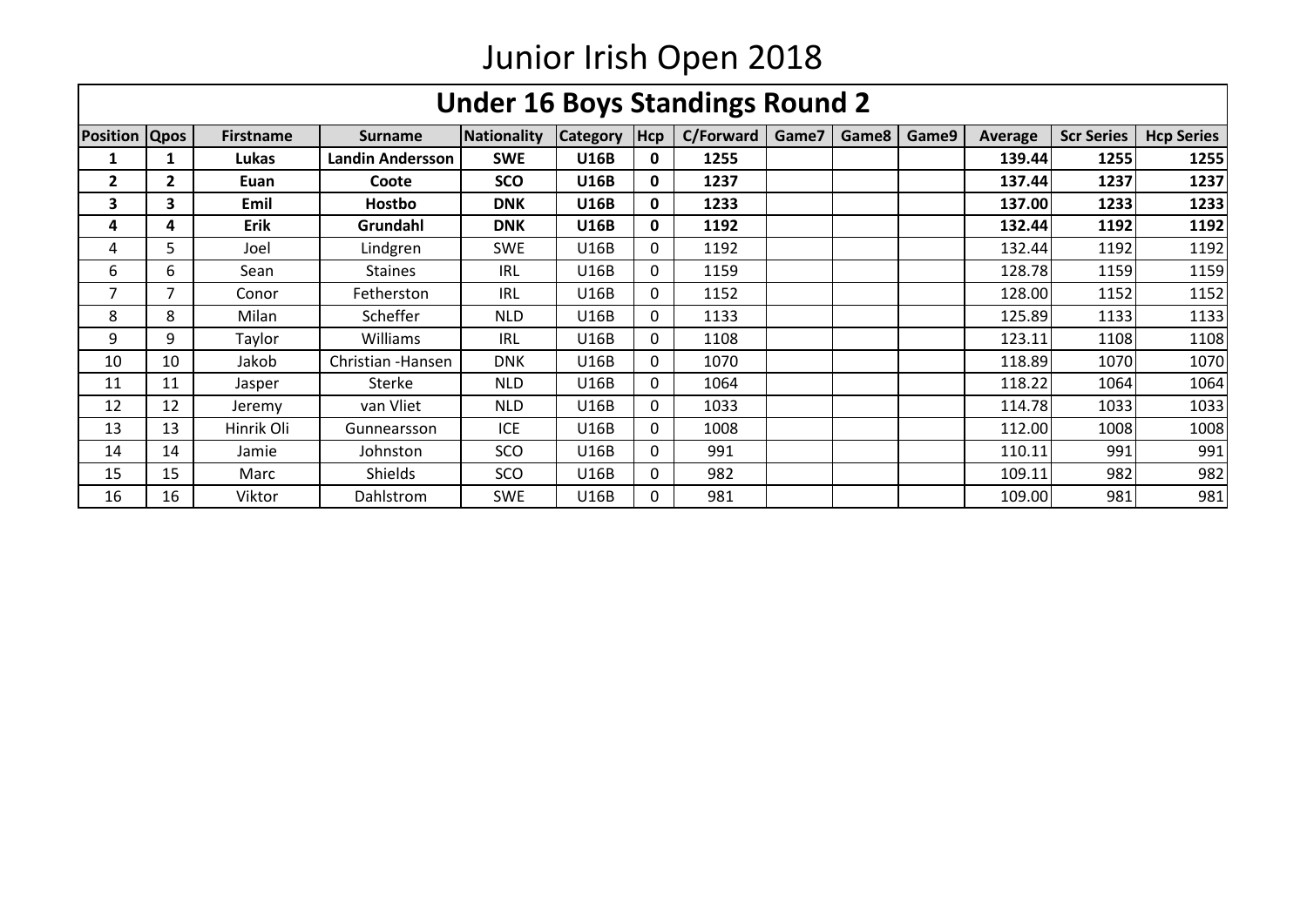|                      | <b>Under 16 Girls Standings Round 2</b> |                  |                      |             |                 |              |           |       |       |       |         |                   |                   |
|----------------------|-----------------------------------------|------------------|----------------------|-------------|-----------------|--------------|-----------|-------|-------|-------|---------|-------------------|-------------------|
| <b>Position Qpos</b> |                                         | <b>Firstname</b> | <b>Surname</b>       | Nationality | <b>Category</b> | <b>Hcp</b>   | C/Forward | Game7 | Game8 | Game9 | Average | <b>Scr Series</b> | <b>Hcp Series</b> |
|                      |                                         | Peppi            | <b>Konsteri</b>      | <b>FIN</b>  | <b>U16G</b>     | 0            | 1248      |       |       |       | 138.67  | 1248              | 1248              |
| 2                    | $\mathbf{2}$                            | Julie            | <b>Bendsen</b>       | <b>DNK</b>  | <b>U16G</b>     | $\mathbf{0}$ | 1215      |       |       |       | 135.00  | 1215              | 1215              |
| 3                    | 3.                                      | Aimee            | <b>Whistler</b>      | <b>IRL</b>  | <b>U16G</b>     | 0            | 1063      |       |       |       | 118.11  | 1063              | 1063              |
| 4                    | 4                                       | Sara Bryndis     | Sverrisdttir         | <b>ICE</b>  | <b>U16G</b>     | $\mathbf{0}$ | 1036      |       |       |       | 115.11  | 1036              | 1036              |
| 5                    | 5.                                      | Hafdis Eva       | <b>Pertursdottir</b> | <b>ICE</b>  | U16G            | 0            | 983       |       |       |       | 109.22  | 983               | 983               |
| 6                    | 6.                                      | Sarah            | Munch - Jensen       | <b>DNK</b>  | <b>U16G</b>     | 0            | 977       |       |       |       | 108.56  | 977               | 977               |
| 7                    | 7                                       | Hanne            | <b>B.</b> Antonsen   | <b>DNK</b>  | U16G            | 0            | 955       |       |       |       | 106.11  | 955               | 955               |
| 8                    | 8                                       | Abby             | McKeever             | <b>IRL</b>  | U16G            | 0            | 947       |       |       |       | 105.22  | 947               | 947               |
| 9                    | 9                                       | Rachael          | <b>Buchanan</b>      | SCO         | U16G            | 0            | 935       |       |       |       | 103.89  | 935               | 935               |
| 10                   | 10                                      | Skye             | <b>Byrne</b>         | IRL         | U16G            | 0            | 924       |       |       |       | 102.67  | 924               | 924               |
| 11                   | 11                                      | Hannah           | Masterson            | <b>IRL</b>  | U16G            | 0            | 911       |       |       |       | 101.22  | 911               | 911               |
| 12                   | 12                                      | Emma             | Lawlor               | <b>IRL</b>  | U16G            | 0            | 874       |       |       |       | 97.11   | 874               | 874               |
| 13                   | 13                                      | Anna             | Farren               | <b>IRL</b>  | U16G            | 0            | 865       |       |       |       | 96.11   | 865               | 865               |
| 14                   | 14                                      | Alexandra        | Kristjansdottir      | <b>ICE</b>  | U16G            | 0            | 856       |       |       |       | 95.11   | 856               | 856               |
| 15                   |                                         |                  |                      |             |                 |              |           |       |       |       | 0.00    | ΩI                | 0                 |
| 15                   |                                         |                  |                      |             |                 |              |           |       |       |       | 0.00    | Οl                | 0                 |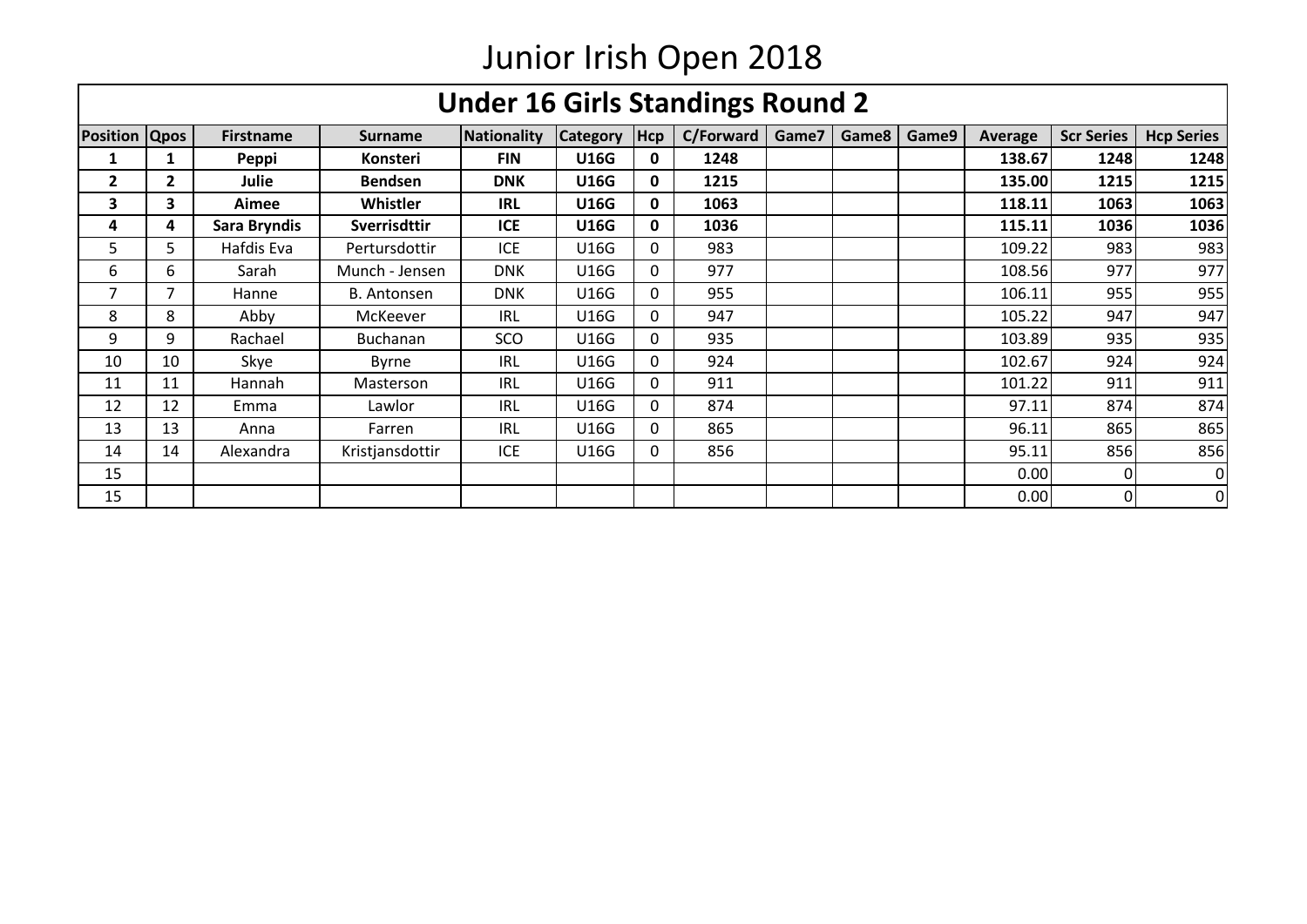|                         | <b>Under 19 Boys Standings Round 2</b> |                  |                       |                    |                 |              |           |       |       |       |         |                   |                   |
|-------------------------|----------------------------------------|------------------|-----------------------|--------------------|-----------------|--------------|-----------|-------|-------|-------|---------|-------------------|-------------------|
| <b>Position</b>         | <b>Qpos</b>                            | <b>Firstname</b> | <b>Surname</b>        | <b>Nationality</b> | <b>Category</b> | <b>Hcp</b>   | C/Forward | Game7 | Game8 | Game9 | Average | <b>Scr Series</b> | <b>Hcp Series</b> |
| 1                       | 1                                      | Robbie           | <b>Bowden</b>         | <b>ENG</b>         | <b>U19B</b>     | $\mathbf{0}$ | 1375      |       |       |       | 152.78  | 1375              | 1375              |
| $\overline{\mathbf{2}}$ | $\mathbf{2}$                           | Gustav           | Gunnarsson            | <b>SWE</b>         | <b>U19B</b>     | $\mathbf{0}$ | 1333      |       |       |       | 148.11  | 1333              | 1333              |
| 3                       | 3                                      | <b>Oliver</b>    | <b>Dahlgren</b>       | <b>SWE</b>         | <b>U19B</b>     | $\mathbf{0}$ | 1329      |       |       |       | 147.67  | 1329              | 1329              |
| 4                       | 4                                      | <b>Mathias</b>   | Ankerdal              | <b>DNK</b>         | <b>U19B</b>     | $\mathbf{0}$ | 1320      |       |       |       | 146.67  | 1320              | 1320              |
| 5                       | 5                                      | KI               | Leighfield            | <b>ENG</b>         | <b>U19B</b>     | $\Omega$     | 1319      |       |       |       | 146.56  | 1319              | 1319              |
| 6                       | 6                                      | Lukas            | Andersson             | <b>SWE</b>         | U19B            | $\mathbf{0}$ | 1294      |       |       |       | 143.78  | 1294              | 1294              |
| 7                       | 7                                      | Johan            | Arsaell Atlaso        | <b>ICE</b>         | <b>U19B</b>     | $\mathbf{0}$ | 1274      |       |       |       | 141.56  | 1274              | 1274              |
| 8                       | 8                                      | <b>Niklas</b>    | J. Sorensen           | <b>DNK</b>         | U19B            | $\mathbf{0}$ | 1263      |       |       |       | 140.33  | 1263              | 1263              |
| 9                       | 9                                      | Lassi            | Aalto                 | <b>FIN</b>         | <b>U19B</b>     | $\Omega$     | 1256      |       |       |       | 139.56  | 1256              | 1256              |
| 10                      | 10                                     | Joseph           | Van Vilsteren         | <b>ENG</b>         | <b>U19B</b>     | $\mathbf{0}$ | 1250      |       |       |       | 138.89  | 1250              | 1250              |
| 11                      | 11                                     | Daniel           | Johansson             | <b>SWE</b>         | <b>U19B</b>     | $\mathbf{0}$ | 1240      |       |       |       | 137.78  | 1240              | 1240              |
| 11                      | 12                                     | Oscar            | Svensson              | <b>SWE</b>         | <b>U19B</b>     | 0            | 1240      |       |       |       | 137.78  | 1240              | 1240              |
| 13                      | 13                                     | Chris            | <b>T-Nairne</b>       | SCO                | <b>U19B</b>     | $\Omega$     | 1235      |       |       |       | 137.22  | 1235              | 1235              |
| 14                      | 14                                     | Sean             | Farren                | <b>IRL</b>         | <b>U19B</b>     | 0            | 1224      |       |       |       | 136.00  | 1224              | 1224              |
| 15                      | 15                                     | Steindor Mani    | <b>Bjornsson</b>      | <b>ICE</b>         | U19B            | $\mathbf{0}$ | 1222      |       |       |       | 135.78  | 1222              | 1222              |
| 16                      | 16                                     | William          | Berggren              | <b>SWE</b>         | <b>U19B</b>     | $\mathbf{0}$ | 1216      |       |       |       | 135.11  | 1216              | 1216              |
| 17                      | 17                                     | <b>Marcus</b>    | <b>Fisher Nielsen</b> | <b>DNK</b>         | <b>U19B</b>     | $\mathbf{0}$ | 1215      |       |       |       | 135.00  | 1215              | 1215              |
| 17                      | 18                                     | Eliaz            | Olsson                | <b>SWE</b>         | <b>U19B</b>     | 0            | 1215      |       |       |       | 135.00  | 1215              | 1215              |
| 17                      | 19                                     | Joel             | Hedlund               | <b>SWE</b>         | <b>U19B</b>     | $\mathbf{0}$ | 1215      |       |       |       | 135.00  | 1215              | 1215              |
| 20                      | 20                                     | Elis             | Jacobsson             | <b>SWE</b>         | U19B            | $\Omega$     | 1211      |       |       |       | 134.56  | 1211              | 1211              |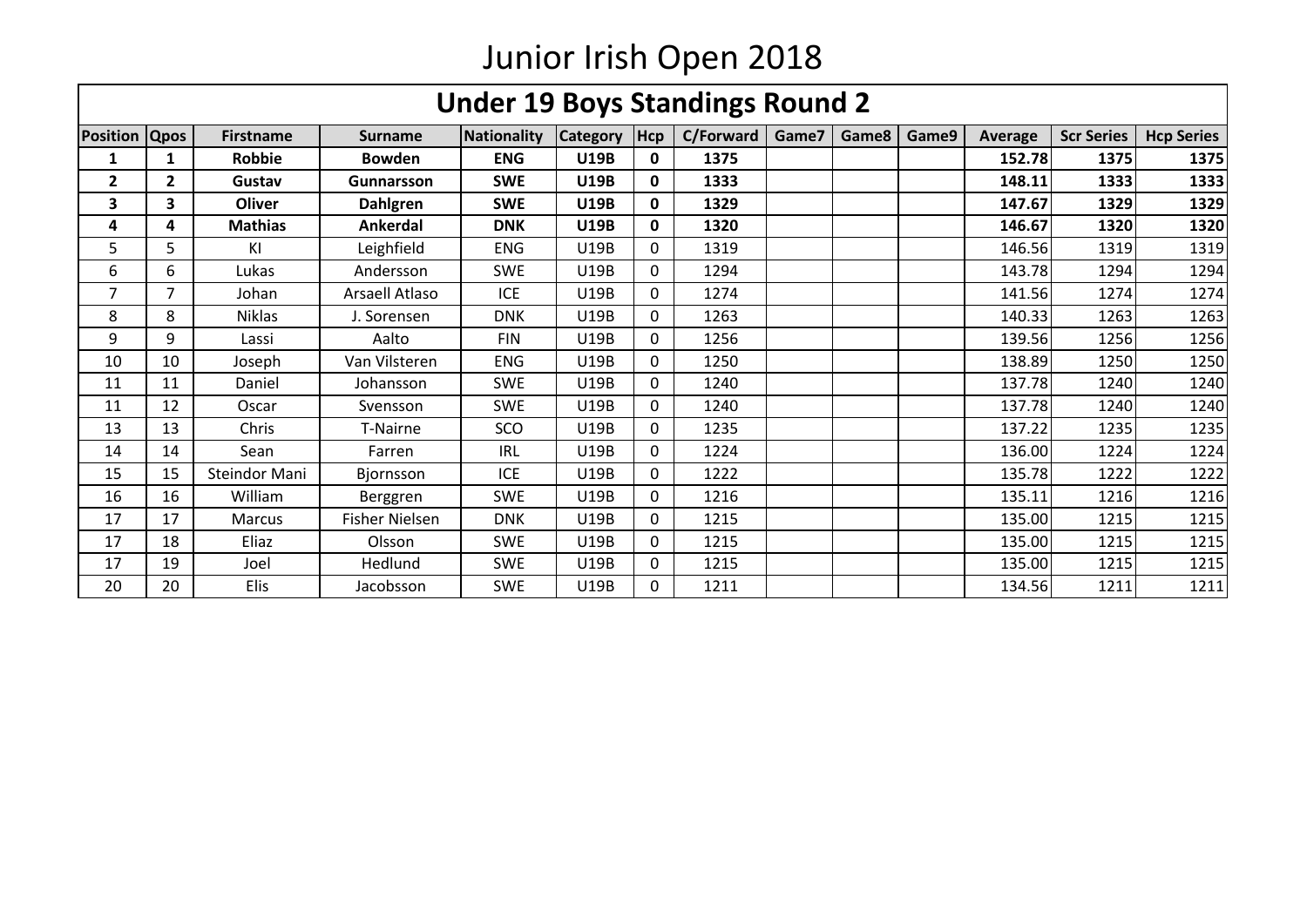|                      | <b>Under 19 Girls Standings Round 2</b> |                  |                 |                    |                 |              |           |       |       |       |                |                   |                   |
|----------------------|-----------------------------------------|------------------|-----------------|--------------------|-----------------|--------------|-----------|-------|-------|-------|----------------|-------------------|-------------------|
| <b>Position Qpos</b> |                                         | <b>Firstname</b> | <b>Surname</b>  | <b>Nationality</b> | <b>Category</b> | <b>Hcp</b>   | C/Forward | Game7 | Game8 | Game9 | <b>Average</b> | <b>Scr Series</b> | <b>Hcp Series</b> |
|                      |                                         | Ottilia          | Gunnarsson      | <b>SWE</b>         | <b>U19G</b>     | 0            | 1307      |       |       |       | 145.22         | 1307              | 1307              |
| 2                    | $\mathbf{2}$                            | <b>Cecilie</b>   | J.M.Dam         | <b>DNK</b>         | <b>U19G</b>     | 0            | 1295      |       |       |       | 143.89         | 1295              | 1295              |
| 3                    | 3                                       | <b>Chloe</b>     | Colton          | <b>IRL</b>         | <b>U19G</b>     | 0            | 1270      |       |       |       | 141.11         | 1270              | 1270              |
| 4                    | 4                                       | Linnea           | Andersson       | <b>SWE</b>         | <b>U19G</b>     | 0            | 1210      |       |       |       | 134.44         | 1210              | 1210              |
| 5                    | 5.                                      | Kellie           | McDonnell       | <b>IRL</b>         | U19G            | 0            | 1177      |       |       |       | 130.78         | 1177              | 1177              |
| 6                    | 6.                                      | Line             | Christensen     | <b>DNK</b>         | U19G            | 0            | 1172      |       |       |       | 130.22         | 1172              | 1172              |
| 7                    | 7                                       | Laura - Kristine | Kvist-Laugesen  | <b>DNK</b>         | U19G            | 0            | 1146      |       |       |       | 127.33         | 1146              | 1146              |
| 8                    | 8                                       | Louise           | G Nielsen       | <b>DNK</b>         | U19G            | 0            | 1134      |       |       |       | 126.00         | 1134              | 1134              |
| 9                    | 9                                       | Linda            | Johansson       | <b>SWE</b>         | U19G            | $\mathbf{0}$ | 1098      |       |       |       | 122.00         | 1098              | 1098              |
| 10                   | 10                                      | Anna             | <b>Djursing</b> | <b>DNK</b>         | U19G            | 0            | 1084      |       |       |       | 120.44         | 1084              | 1084              |
| 11                   | 11                                      | Sunny            | Ostling         | <b>SWE</b>         | U19G            | $\mathbf{0}$ | 1073      |       |       |       | 119.22         | 1073              | 1073              |
| 12                   | 12                                      | Ida              | Elofsson        | <b>SWE</b>         | U19G            | 0            | 1045      |       |       |       | 116.11         | 1045              | 1045              |
| 13                   | 13                                      | Helene           | Laerkegaard     | <b>DNK</b>         | U19G            | $\mathbf{0}$ | 1021      |       |       |       | 113.44         | 1021              | 1021              |
| 14                   | 14                                      | Aoife            | Lawlor          | <b>IRL</b>         | U19G            | 0            | 1012      |       |       |       | 112.44         | 1012              | 1012              |
| 15                   | 15                                      | Megan            | Philip          | SCO                | U19G            | 0            | 1005      |       |       |       | 111.67         | 1005              | 1005              |
| 16                   | 16                                      | Camilla          | Aronkvist       | <b>DNK</b>         | U19G            | 0            | 940       |       |       |       | 104.44         | 940               | 940               |